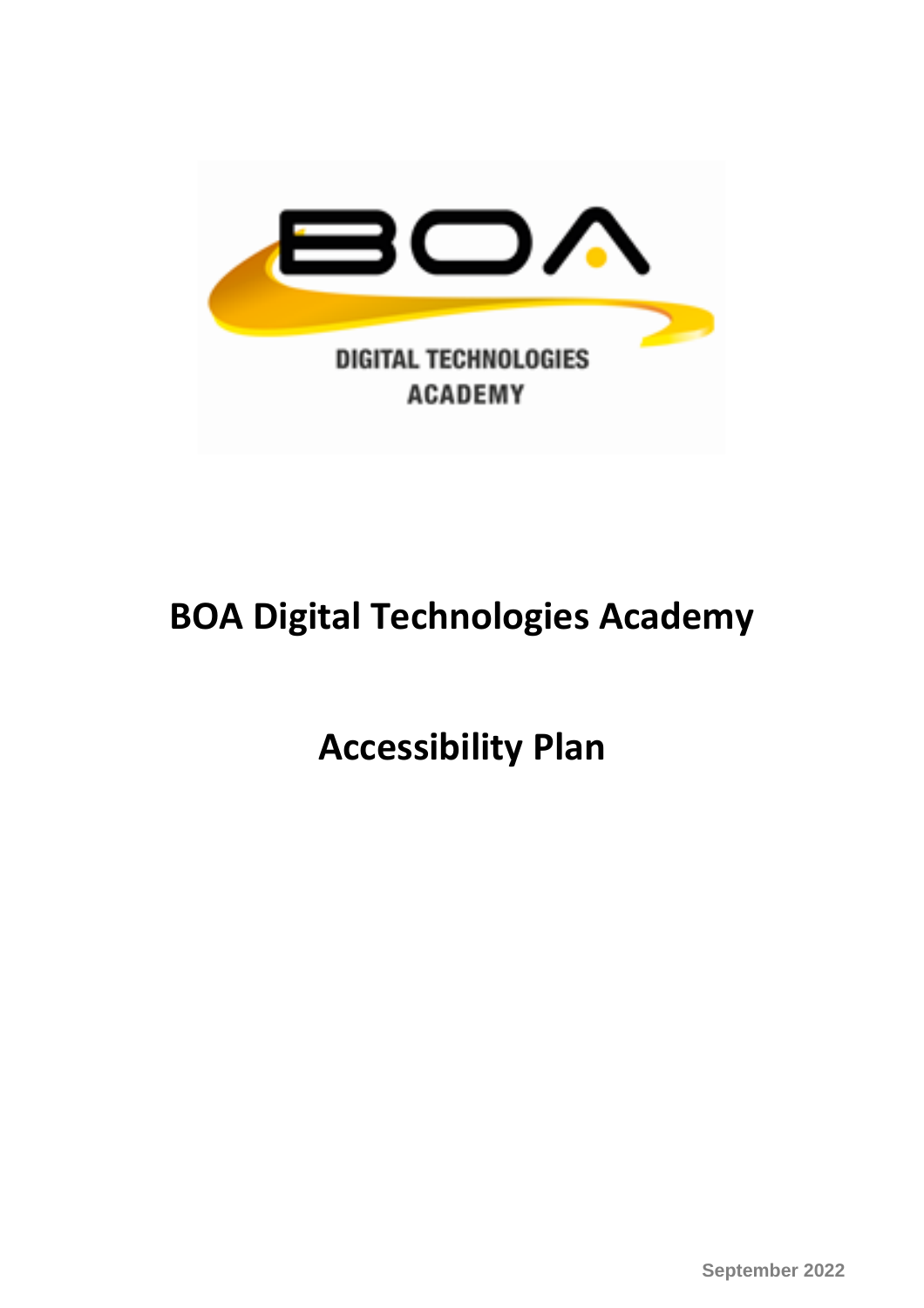## **Introduction and Context**

#### **1 Our Responsibilities**

Academies are required under the Equality Act 2010 to have an accessibility plan.

The purpose of the plan is to:

- Increase the extent to which disabled pupils can participate in the curriculum
- Improve the physical environment of the academy to enable disabled students to take better advantage of education, benefits, facilities and services provided
- Improve the availability of accessible information to disabled students

It is a requirement that the academy's Accessibility Plan is resourced, implemented, reviewed and revised as necessary.

The plan will be made available online on the academy's website, and paper copies are available upon request.

The academy's complaints procedure covers the accessibility plan. If you have any concerns relating to accessibility in school, the complaints procedure sets out the process for raising these concerns.

The academy is committed to ensuring staff are trained in equality issues with reference to the Equality Act 2010, including understanding disability issues.

#### **1.2. Our Principles**

BOA Digital will be an inclusive academy where we will celebrate diversity and seek to nurture the gifts of each individual through high quality teaching and learning and dedicated pastoral care. The academy is due to open in September and as such this plan will evolve as further information about the intake is secured and consultation is widened to the parent and staff body.

The academy will treat all its students fairly and with respect. This involves providing access and opportunities for all students without discrimination of any kind. We believe that all young people have the right to be healthy, happy and safe; to be valued and respected; and to have high aspirations for their future.

One of four strategic objectives of BOA Digital is the promotion of an outstanding pastoral curriculum. Rights and responsibilities within an inclusive society will be championed through the weekly PSHE lessons, assemblies and form tutor sessions. The aim is for inclusive values to permeate through the academy: staff, students and the wider community.

Our staff recognise their duty under the Equality Act:

- Not to discriminate against disabled students in their admissions and exclusions, and provision of education and associated services
- Not to treat disabled students less favourably
- To take reasonable steps to avoid putting disabled pupils at a substantial disadvantage
- To publish an accessibility plan.

#### Our setting:

- Recognises and values the young person's knowledge/parents' knowledge of their child's disability
- Recognises the effect their disability has on his/her ability to carry out activities,
- Respects the parents' and child's right to confidentiality.

The academy supports any available partnerships, across multiple stakeholders that include the local authority to develop and implement the plan.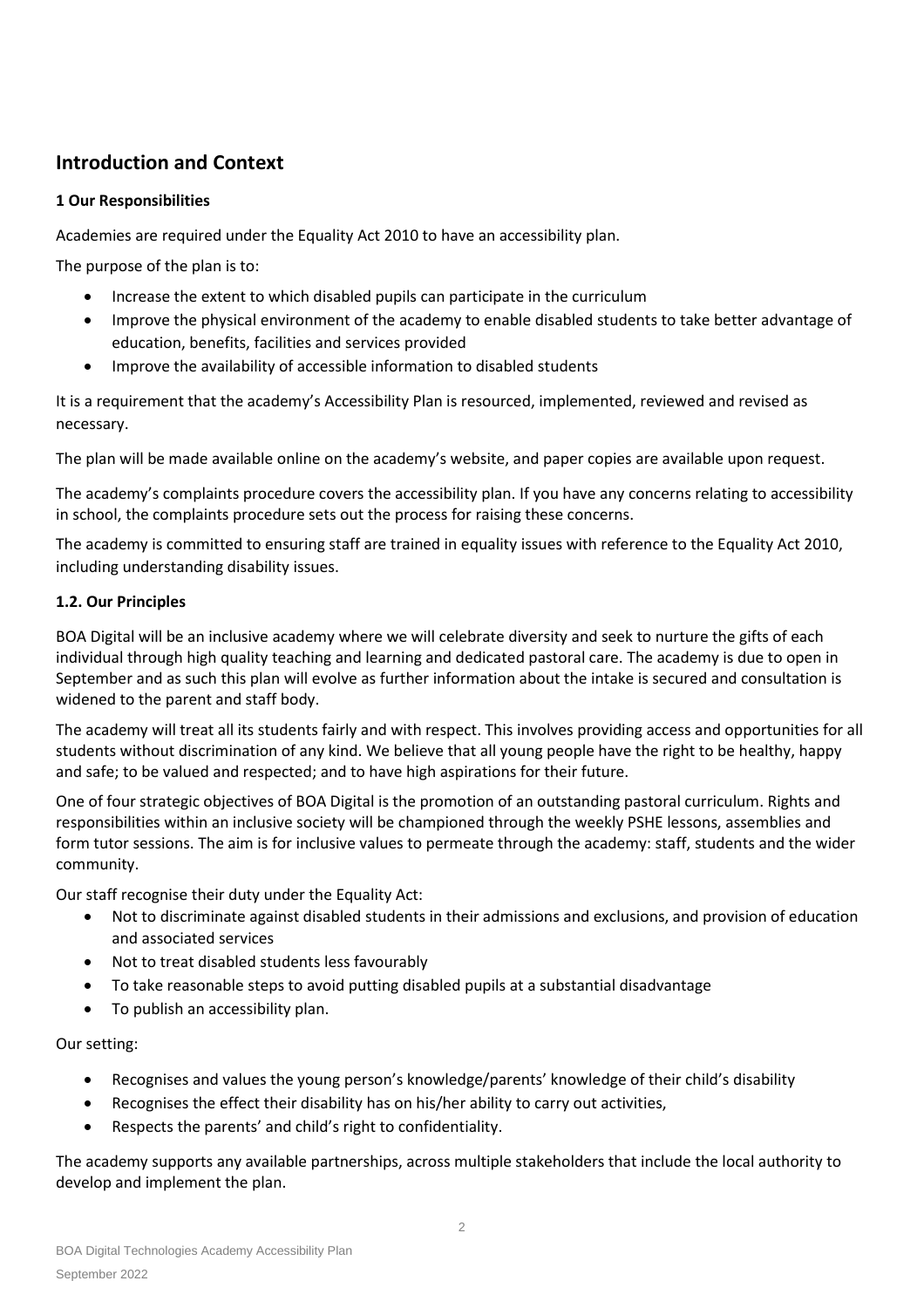Given that the academy is not yet open, consultation and review of good practice has not yet been possible. The academy will ensure though that provision will adapt appropriately once students start the school. Further, consultation can develop at the earliest opportunity.

We will audit our provision for disability access and make suitable plans in line with the 2010 Equality Act as soon as possible.

Our admission procedure is available on th[e www.boa-digital.co.uk](http://www.boa-digital.co.uk/) or a copy is available upon request. The academy non-selective and gives priority to children with an EHCP naming the academy. Further, the academy can admit children as a priority where there is a significant medical need. Further details are available within the admission procedures.

#### **Definition of Disability**

A person has a disability if he or she has a physical or mental impairment that has a substantial and long-term adverse effect on his or her ability to carry out normal day-to-day activities.

### **2. Legislation and guidance**

This document meets the requirements of [schedule 10 of the Equality Act 2010](http://www.legislation.gov.uk/ukpga/2010/15/schedule/10) and the Department for Education (DfE[\) guidance for schools on the Equality Act 2010.](https://www.gov.uk/government/publications/equality-act-2010-advice-for-schools)

The Equality Act 2010 defines an individual as disabled if they have a physical or mental impairment that has a 'substantial' and 'long-term' adverse effect on their ability to undertake normal day to day activities.

Under the [Special Educational Needs and Disability \(SEND\) Code of Practice](https://www.gov.uk/government/publications/send-code-of-practice-0-to-25), 'long-term' is defined as 'a year or more' and 'substantial' is defined as 'more than minor or trivial'. The definition includes sensory impairments such as those affecting sight or hearing, and long-term health conditions such as asthma, diabetes, epilepsy and cancer.

Academies are required to make 'reasonable adjustments' for students with disabilities under the Equality Act 2010, to alleviate any substantial disadvantage that a disabled pupil faces in comparison with non-disabled pupils. This can include, for example, the provision of an auxiliary aid or adjustments to premises.

This policy complies with our funding agreement and articles of association.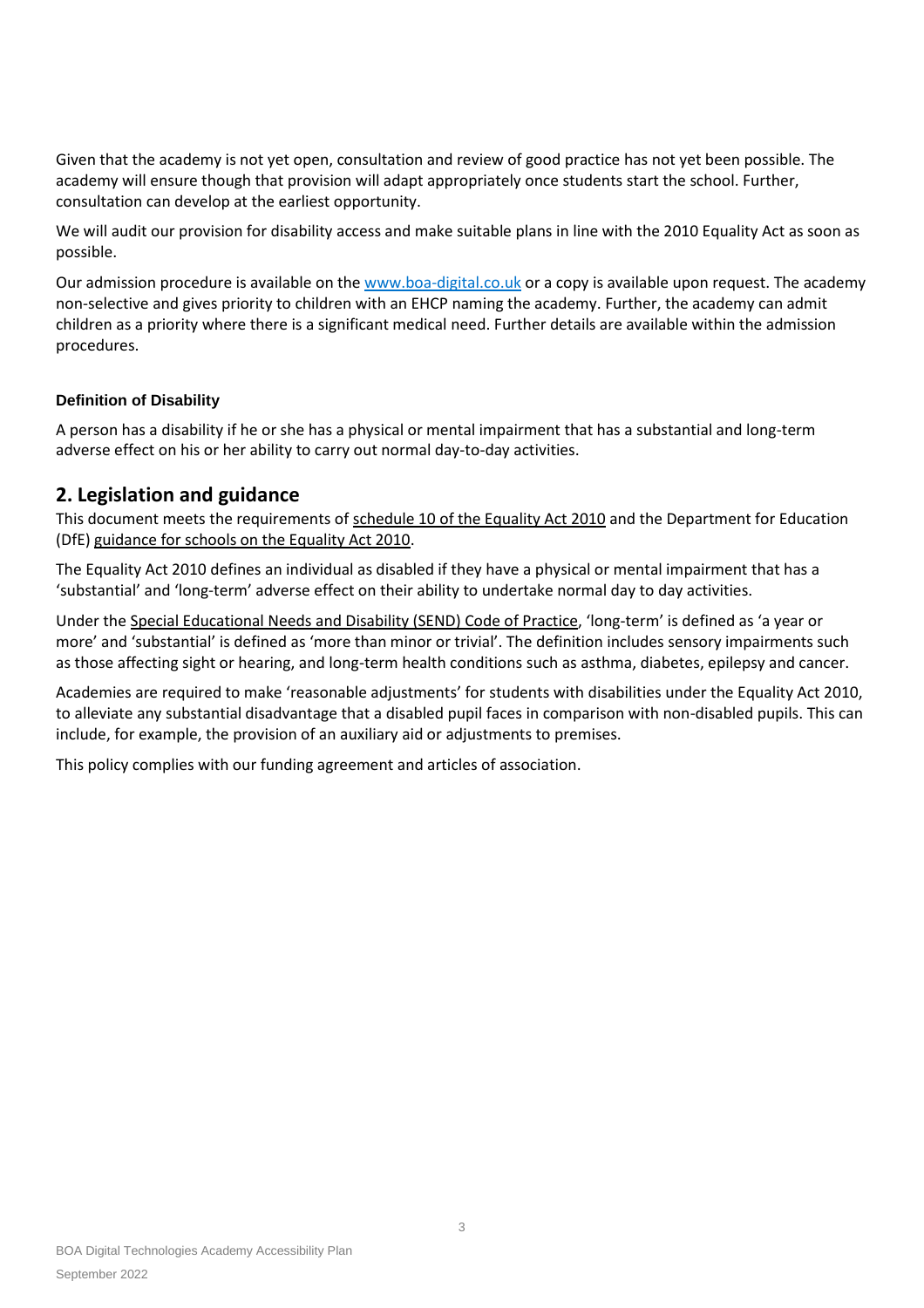## **3. Action plan**

This action plan is in its infancy. However, it intends to set out the aims of the academy's accessibility plan in accordance with the Equality Act 2010. It will be reviewed, as appropriate at the earliest opportunity.

| <b>AIM</b>                                                                | INTENT UPON OPENING                                                                                                                                                                                                                                                                                                                                                                                                                                                                                                                                                                                                                                                                                                                                                                                                                                                                                                                                                                                 | <b>PERSON</b><br><b>RESPONSIBLE</b> | DATE TO<br><b>COMPLETE</b><br><b>ACTIONS BY</b> | <b>SUCCESS CRITERIA</b> |
|---------------------------------------------------------------------------|-----------------------------------------------------------------------------------------------------------------------------------------------------------------------------------------------------------------------------------------------------------------------------------------------------------------------------------------------------------------------------------------------------------------------------------------------------------------------------------------------------------------------------------------------------------------------------------------------------------------------------------------------------------------------------------------------------------------------------------------------------------------------------------------------------------------------------------------------------------------------------------------------------------------------------------------------------------------------------------------------------|-------------------------------------|-------------------------------------------------|-------------------------|
| Increase access<br>to the curriculum<br>for students with<br>a disability | • Use our digital specialism wherever possible to increase access for<br>specific needs. Eg font style, colour of backgrounds on projectors,<br>supportive writing apps, translator apps<br>• Acquire and use specific specialist equipment. Eg, magnifier<br>hardware, larger keyboards, microphones, headphones<br>• The curriculum reflects the diversity of society by using<br>appropriate examples and role models<br>• Ensure that appropriate support is provided in the Fair Banding<br>process through time, support and other differentiated<br>• Ensure appropriate access arrangements are in place when<br>assessing curriculum progress<br>• Ensure appropriate CPD and awareness training is frequent, use<br>external agencies and respond to specific needs<br>• The academy will have a SEN department with dedicated teachers<br>and experts on hand to support children with additional needs or<br>disabilities.<br>• The academy will join the appropriate Fair Access group | <b>PA</b><br><b>DH</b><br>ET<br>LC  | December<br>2022                                |                         |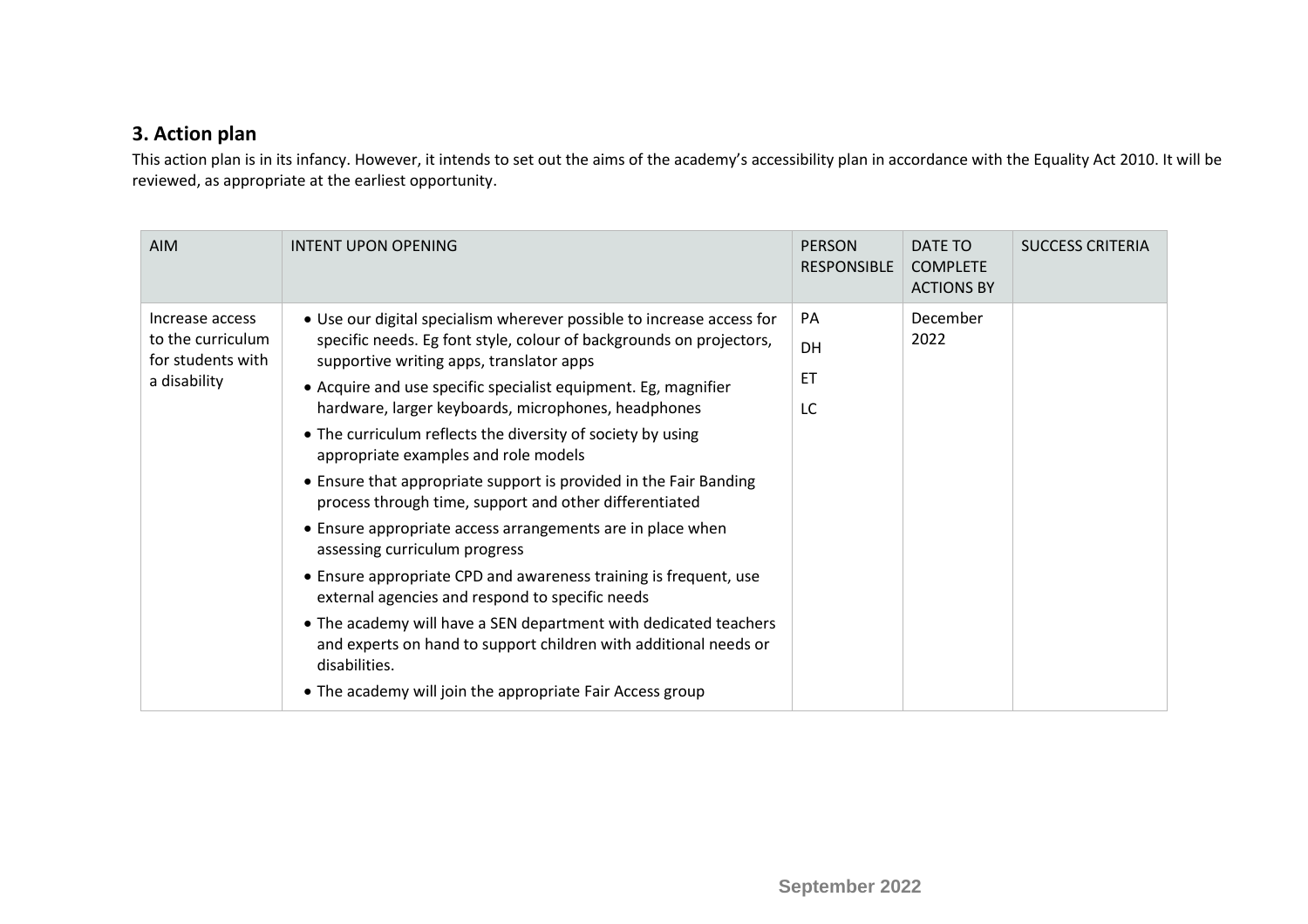| <b>AIM</b>                                                                  | <b>INTENT UPON OPENING</b>                                                                                                                                                                                                                                                                                                                                                                                                                                 | <b>PERSON</b><br><b>RESPONSIBLE</b> | <b>DATE TO</b><br><b>COMPLETE</b><br><b>ACTIONS BY</b> | <b>SUCCESS CRITERIA</b> |
|-----------------------------------------------------------------------------|------------------------------------------------------------------------------------------------------------------------------------------------------------------------------------------------------------------------------------------------------------------------------------------------------------------------------------------------------------------------------------------------------------------------------------------------------------|-------------------------------------|--------------------------------------------------------|-------------------------|
| Improve and<br>maintain access<br>to the physical<br>environment            | The academy has a flat entry point for physical access at the main<br>$\bullet$<br>entrance<br>Classrooms have wheelchair access<br>$\bullet$<br>There is disabled toilet access on each floor<br>$\bullet$<br>Fire alarms are auditory and visual<br>$\bullet$<br>Window blinds are installed in all rooms<br>$\bullet$<br>The environment is adapted to the needs of pupils as required. This<br>includes:<br>• Ramps<br>• Elevators<br>• Corridor width | PA JB                               | December<br>2022                                       |                         |
|                                                                             | • Disabled parking bays<br>• Disabled toilets and changing facilities                                                                                                                                                                                                                                                                                                                                                                                      |                                     |                                                        |                         |
| Improve the<br>delivery of<br>information to<br>pupils with a<br>disability | • Our digital specialism can enhance the accessibility of academy<br>information through: digital signage, information apps that<br>students can use, translation apps, braille<br>• Schemes of learning and policies can be readily accessible and<br>written without jargon<br>• BOA Voice will be representative in its members and consultative<br>in its outlook<br>• Agencies and primary schools will be used to enhance                            | PA DH                               | December<br>2022                                       |                         |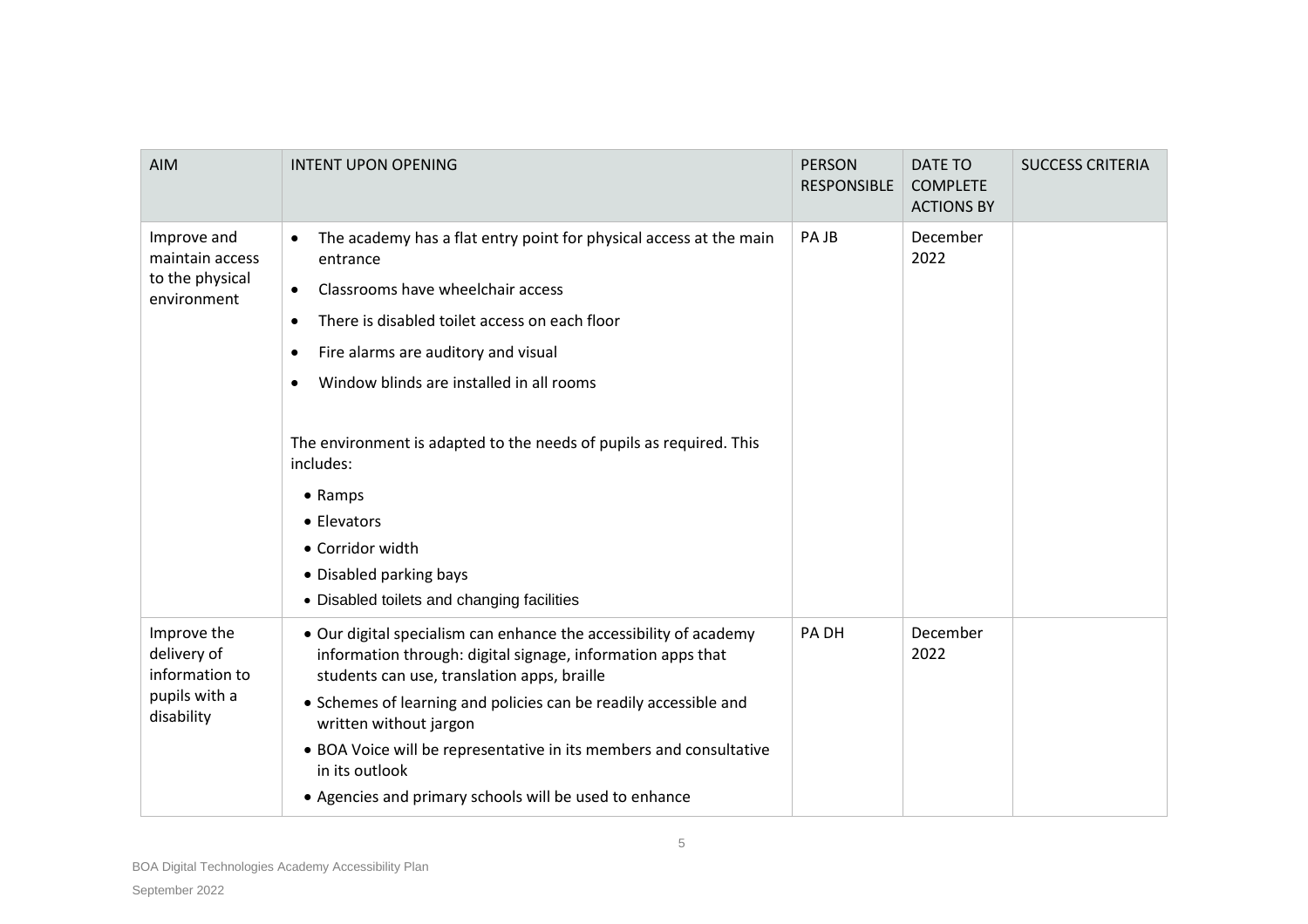#### BOA Digital Technologies Academy Accessibility Plan